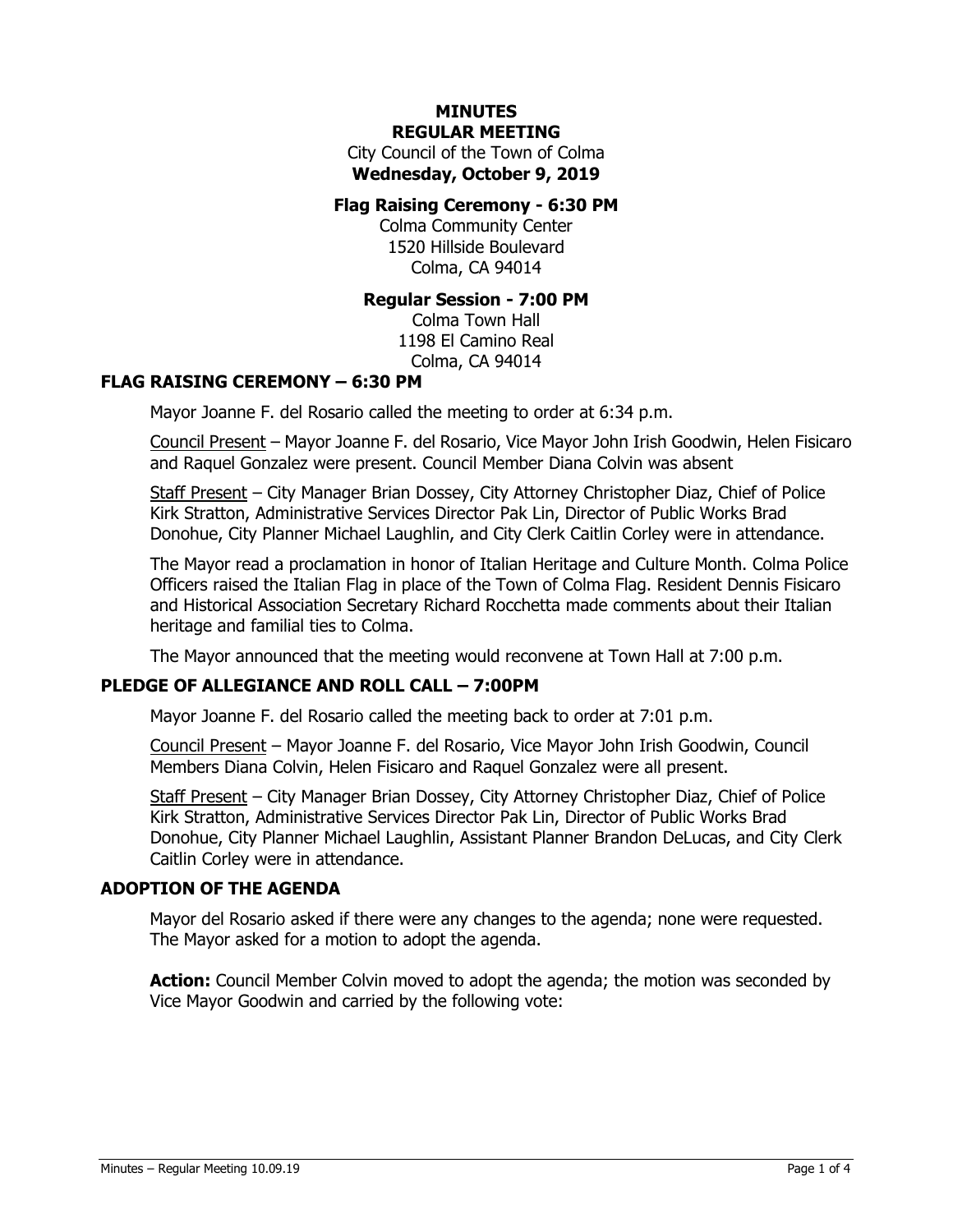| Name                         | Voting |           | Present, Not Voting |                   | Absent |
|------------------------------|--------|-----------|---------------------|-------------------|--------|
|                              | Aye    | <b>No</b> | Abstain             | Not Participating |        |
| Joanne F. del Rosario, Mayor | v      |           |                     |                   |        |
| John Irish Goodwin           |        |           |                     |                   |        |
| Diana Colvin                 |        |           |                     |                   |        |
| Helen Fisicaro               |        |           |                     |                   |        |
| Raquel Gonzalez              |        |           |                     |                   |        |
|                              | 5      | 0         |                     |                   |        |

# **PRESENTAIONS**

**•** Chief of Police Kirk Stratton introduced and swore in new part time Community Service Officer Olivia Bonilla.

# **PUBLIC COMMENTS**

Mayor del Rosario opened the public comment period at 7:08 p.m. Terry Nagel of Sustainable San Mateo County made a comment on the organization's recent sustainability efforts. The Mayor closed the public comment period at 7:10 p.m.

# **CONSENT CALENDAR**

- 1. Motion to Accept the Minutes from the September 25, 2019 Regular Meeting.
- 2. Motion to Accept the Report of Checks Paid for September 2019.
- 3. Motion to Adopt an Ordinance Amending Colma Municipal Code Section 1.06.270 Relating to Bid Limits for Public Works Projects (second reading).
- 4. Motion Approving the Town's Response to the Grand Jury Report Dated August 12, 2019, Regarding "Electric Vehicle Adoption in the Cities and County of San Mateo."
- 5. Motion to Accept Informational Report on Recreation Department Programs, Activities, Events, and Trips for the Third Quarter of 2019.
- 6. Motion to Adopt a Resolution Authorizing the City Manager to Enter into a Brokerage Contract, Subject to City Attorney Review and Approval, with MBS Securities for the Acquisition and Disposal of Brokered Certificate of Deposit in Accordance with the Town's Investment Policy.
- 7. Motion Directing the City Manager to Sign a Letter of Intent to Peninsula Clean Energy as it Pertains to the Model Reach Code Development Process.

**Action:** Council Member Fisicaro moved to approve the Consent Calendar items #1 through #7; the motion was seconded by Council Member Colvin and carried by the following vote:

| Name                         | Voting |    | Present, Not Voting |                   | Absent |
|------------------------------|--------|----|---------------------|-------------------|--------|
|                              | Aye    | No | Abstain             | Not Participating |        |
| Joanne F. del Rosario, Mayor |        |    |                     |                   |        |
| John Irish Goodwin           |        |    |                     |                   |        |
| Diana Colvin                 |        |    |                     |                   |        |
| Helen Fisicaro               |        |    |                     |                   |        |
| Raquel Gonzalez              |        |    |                     |                   |        |
|                              | 5      | 0  |                     |                   |        |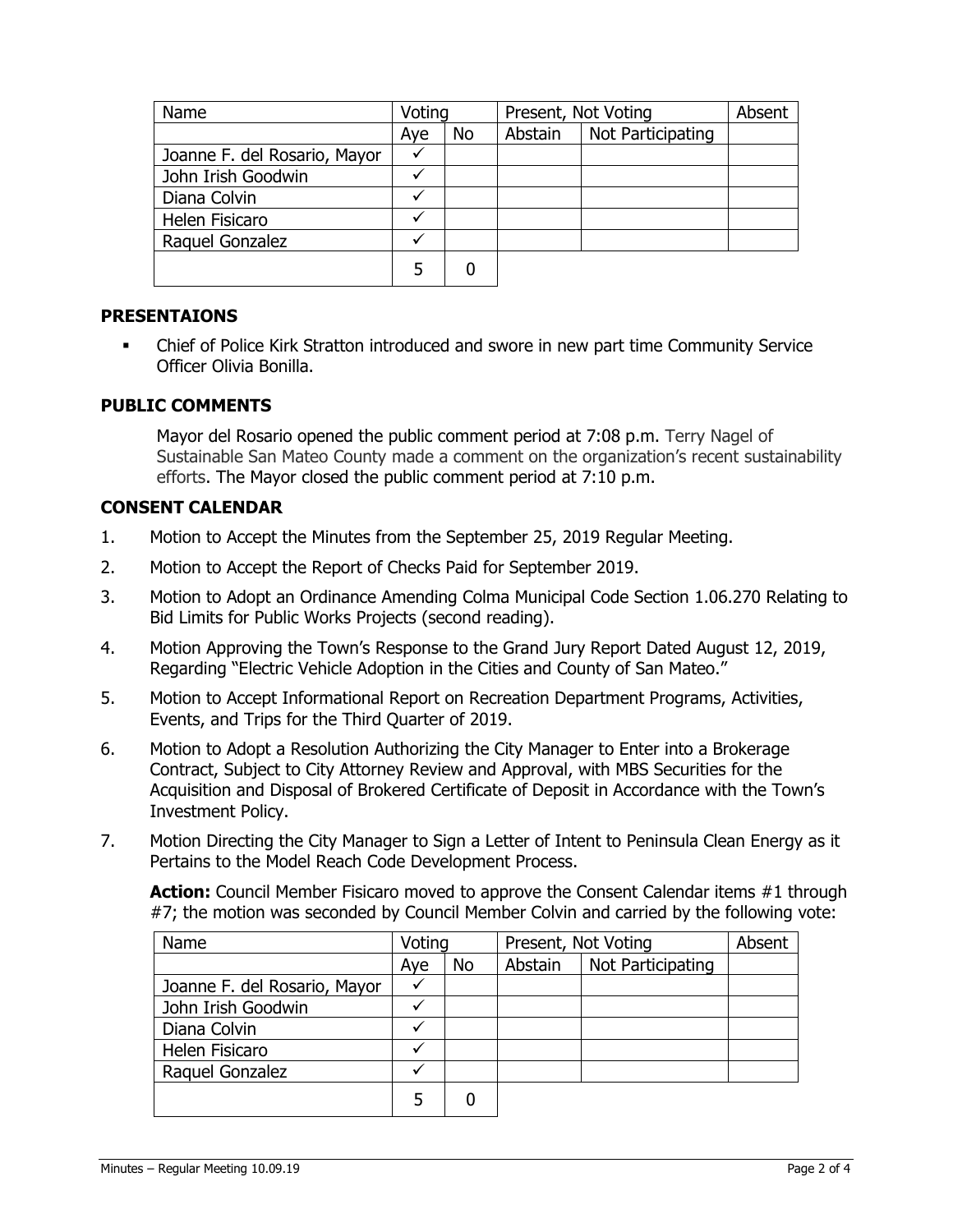# **PUBLIC HEARING**

# 8. **MOBILE STORES ORDINANCE**

Assistant Planner Brandon DeLucas presented the staff report. Mayor del Rosario opened the public hearing at 7:18 p.m. and seeing no one come forward to speak, she closed the public hearing. Council discussion followed. Council requested that the ordinance not take effect until January 1, 2020, and that staff reach out to businesses to educate them on the new policy and procedures.

**Action:** Council Member Fisicaro moved to Introduce an Ordinance Repealing Section 5.03.390 and Adding Chapter 5.20 to the Town of Colma Municipal Code, Imposing Regulations on Mobile Stores and Determining Such Action to be Categorically Exempt From Environmental Review Pursuant to CEQA Guidelines 15378(a) and 15061(b)(3), with the requested changes, and Waive a Further Reading of the Ordinance; the motion was seconded by Vice Mayor Goodwin and carried by the following vote:

| Name                         | Voting |    | Present, Not Voting |                   | Absent |
|------------------------------|--------|----|---------------------|-------------------|--------|
|                              | Aye    | No | Abstain             | Not Participating |        |
| Joanne F. del Rosario, Mayor | ✓      |    |                     |                   |        |
| John Irish Goodwin           |        |    |                     |                   |        |
| Diana Colvin                 |        |    |                     |                   |        |
| Helen Fisicaro               |        |    |                     |                   |        |
| Raquel Gonzalez              |        |    |                     |                   |        |
|                              |        |    |                     |                   |        |

# **STUDY SESSION**

# 9. **ELECTRIC VEHICLES**

City Planner Michael Laughlin presented the staff report. Mayor del Rosario opened the public comment period at 7:42 p.m. and seeing no one come forward to speak, she closed the public comment period. Council discussion followed.

This item was for discussion only; no action was taken.

# **COUNCIL CALENDARING**

The next Regular Council Meeting will be on Wednesday, October 23, 2019 at 7:00 p.m. at Town Hall.

There will be a Special Meeting to honor Veterans at the new Veterans Village on Friday, November 8, 2019 at 12:00 p.m.

#### **REPORTS**

Joanne del Rosario

Colma Veterans Village Dedication, 10/8/19

#### John Goodwin

Colma Veterans Village Dedication, 10/8/19